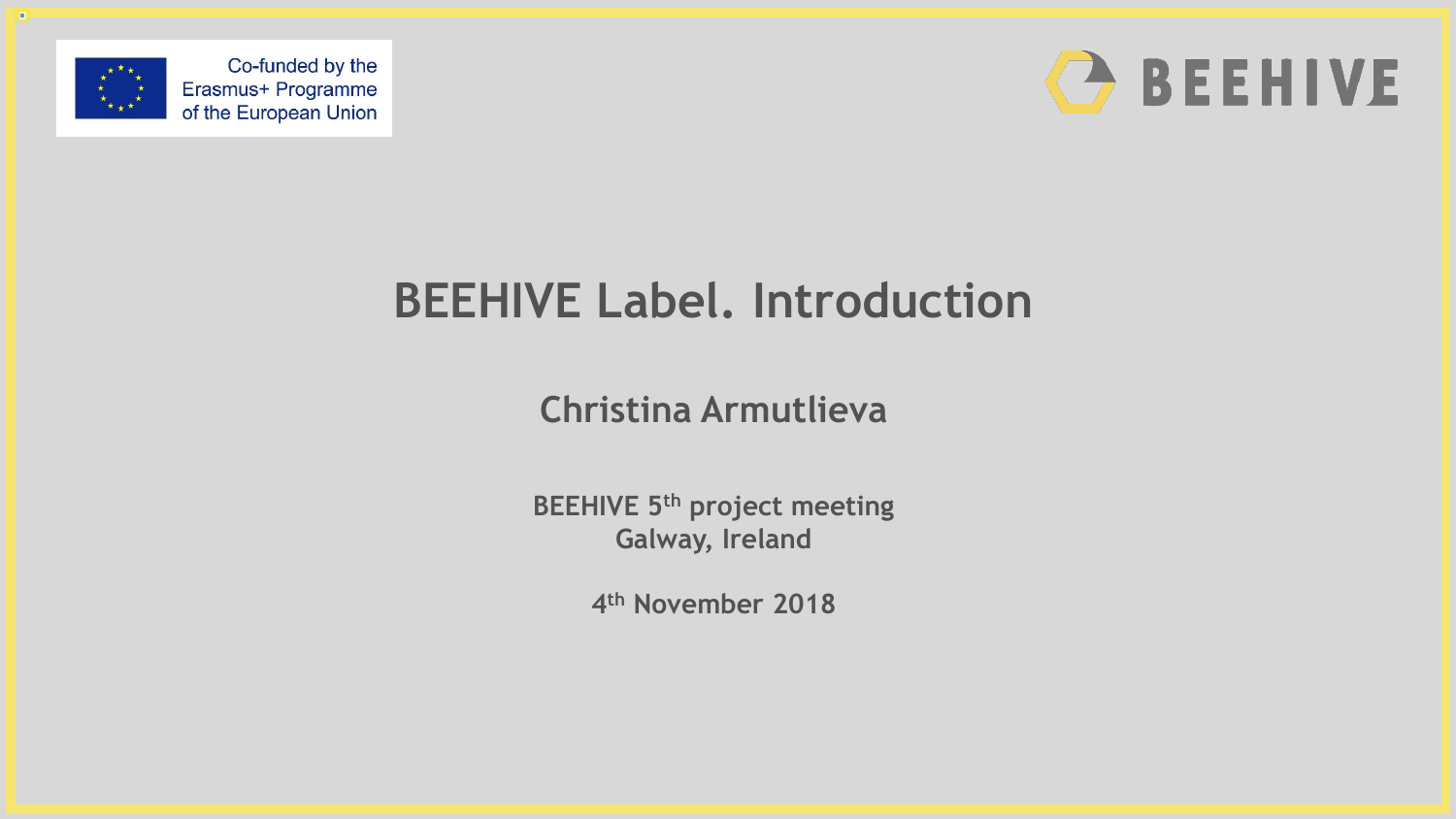



#### **Presentation outline**

- **BEEHIVE Label objective**
- **WP6 main activities**
- **WP6 main deliverables**
- **BEEHIVE Label's key features to discuss**
- **BEEHIVE Label's possible problematic areas**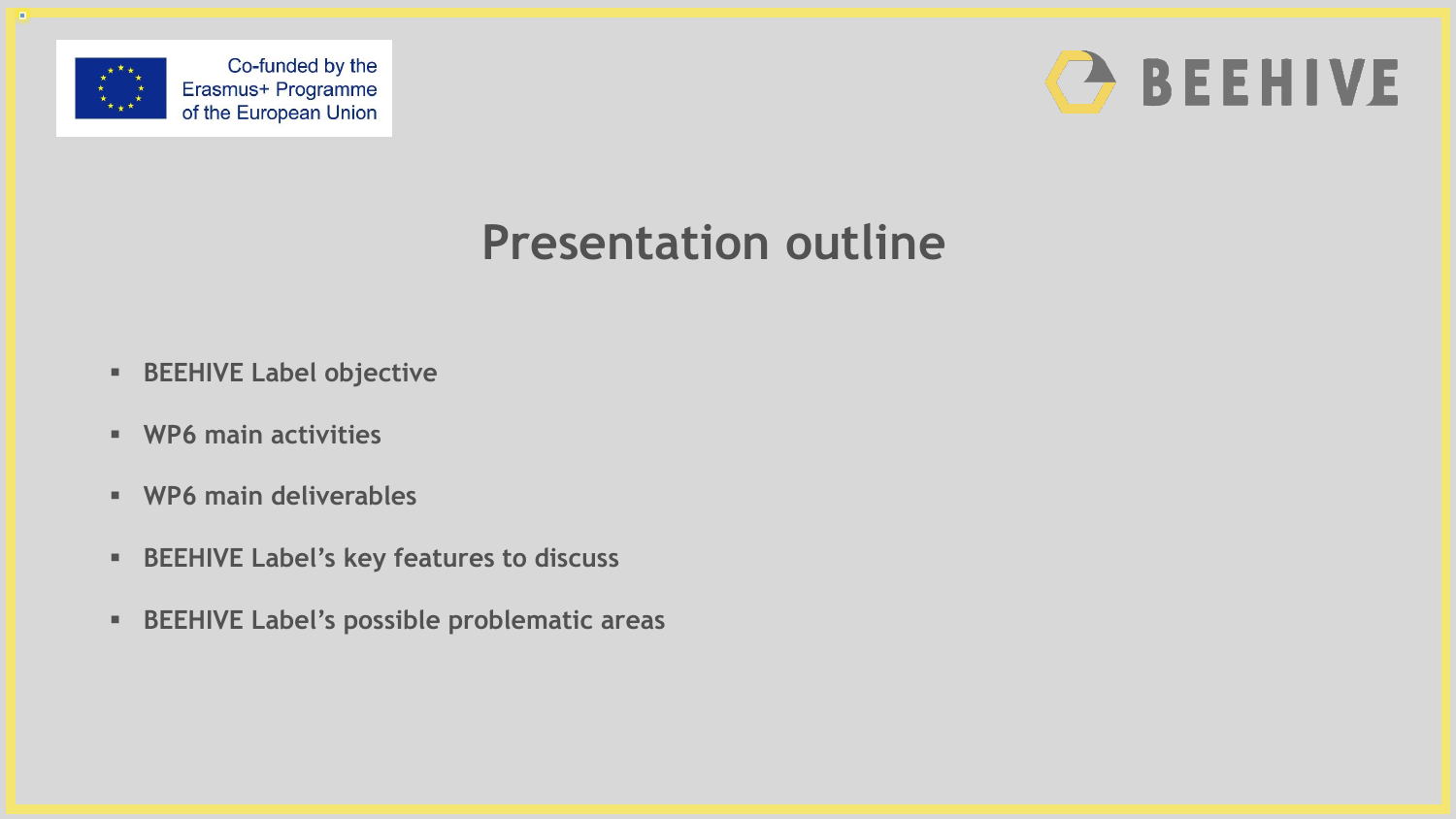



### **BEEHIVE Label objective**

 **To empower HEIs within and outside the BEEHIVE consortium to transform gradually into entrepreneurial universities by obtaining a specific quality label certifying the excellence and efficiency of their university entrepreneurial ecosystems**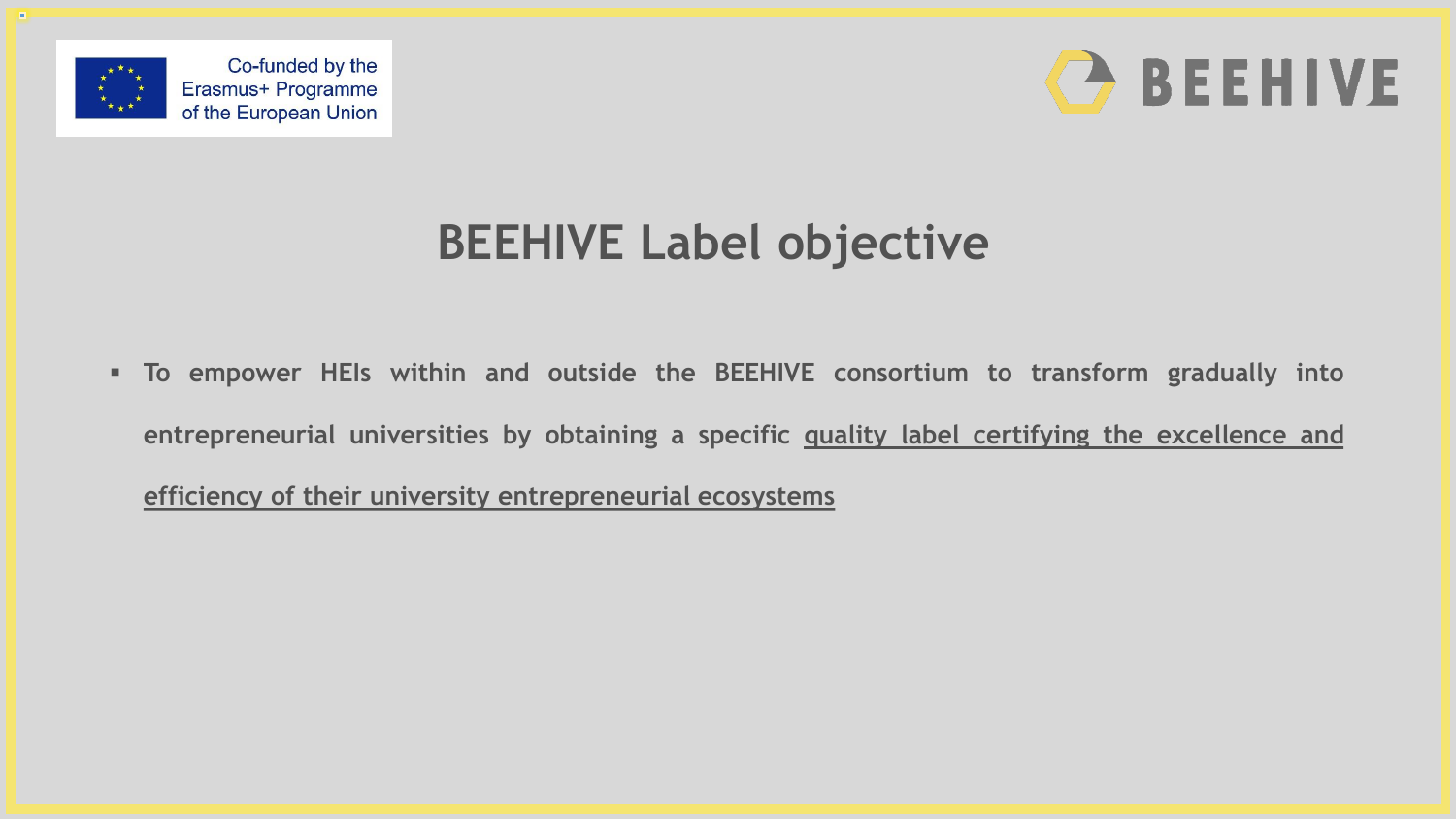



### **WP6 main activities**

- **1. Drafting and elaboration of BEEHIVE Labelization Procedure Guidelines incl. a BEEHIVE Diagnostic**
	- **Grid and Application Form for submission**
- **2. Pre-test, finalization, launch and promotion of the BEEHIVE Label in Indonesia and the Philippines**
- **3. Organization of BEEHIVE Label Promotional Event during the week commencing 8 th April 2019**
- **4. Collection of Indonesian and Philippine HEIs applications to obtain a BEEHIVE Label**
- **5. Certification procedures executed by the European project partners**
- **6. Successful BEEHIVE Label award to at least 3 HEIs in Indonesia and the Philippines**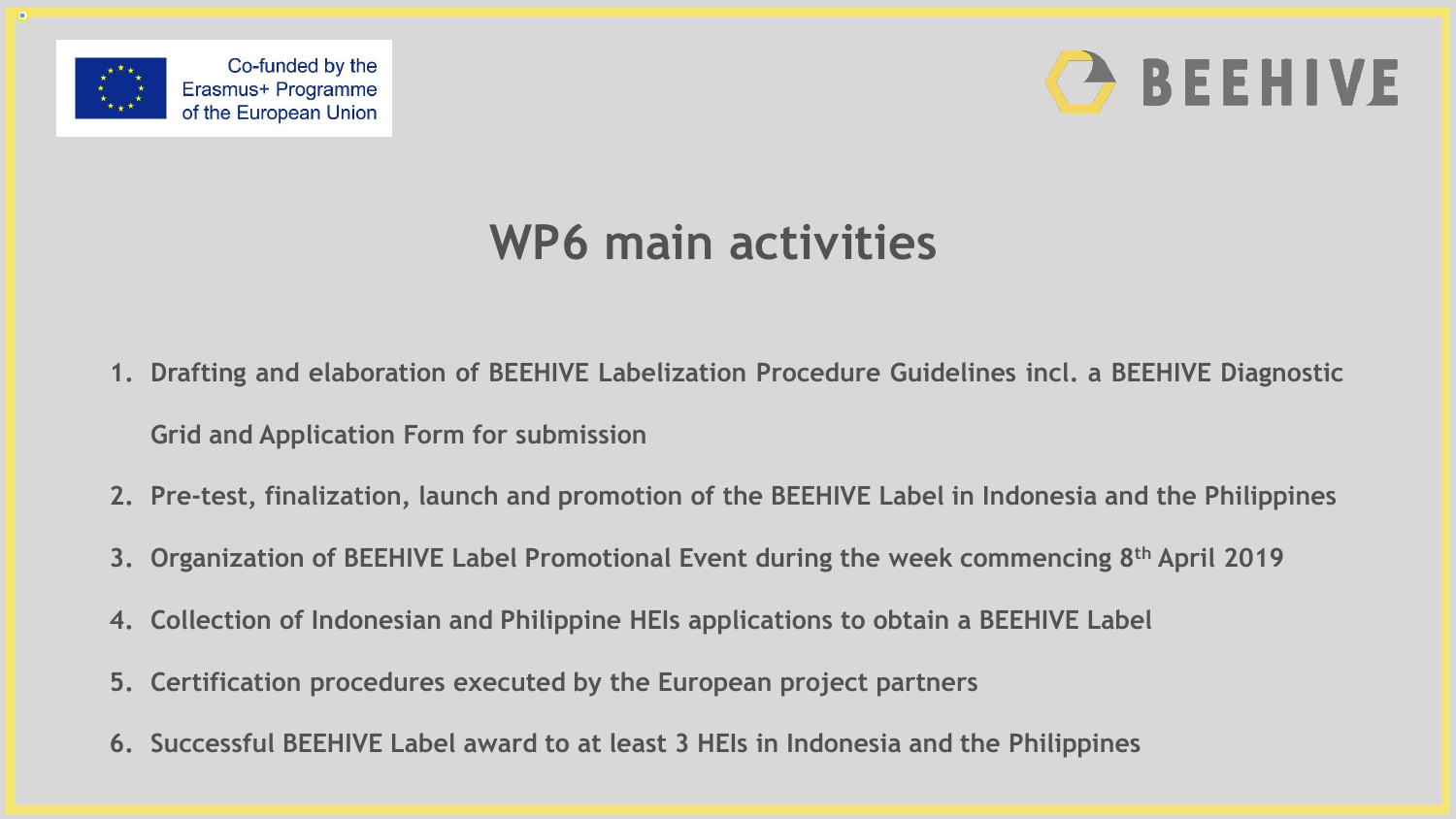



## **WP6 deliverables**

- **6.1. BEEHIVE Labelization Procedure Guidelines:** approx. 20 p. document to stipulate the rules and regulations of the procedure; deadline for completion: 14th February 2019
- **6.2. BEEHIVE Label Promotional Event:** to be hosted by BINUS University, Indonesia in April 2019; at least 50 participants incl. from HEIs outside BEEHIVE; live streamed event; preliminary agenda
- **6.3. BEEHIVE Label Awards:** at least 3 HEIs in Indonesia and the Philippines to be awarded with the BEEHIVE Label during the project lifetime; deadline of completion: by 14th October 2019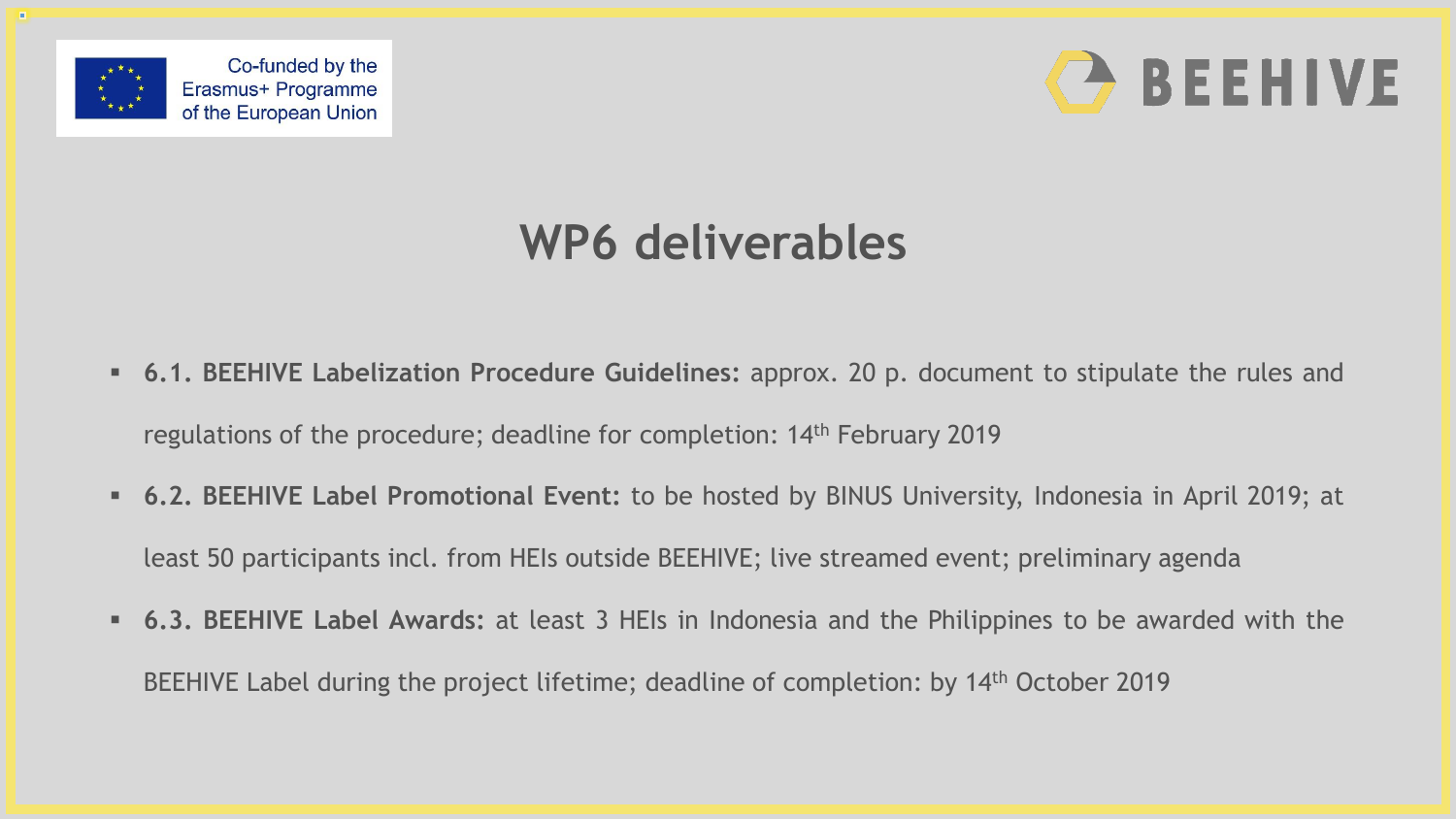



# **BEEHIVE Label's key features to discuss**

- **Awarding body**
- **Subject of certification**
- **Target groups**
- **Methodology and timeline of the certification procedure**
- **Criteria for certification**
- **Period of validity**
- **Visualisation**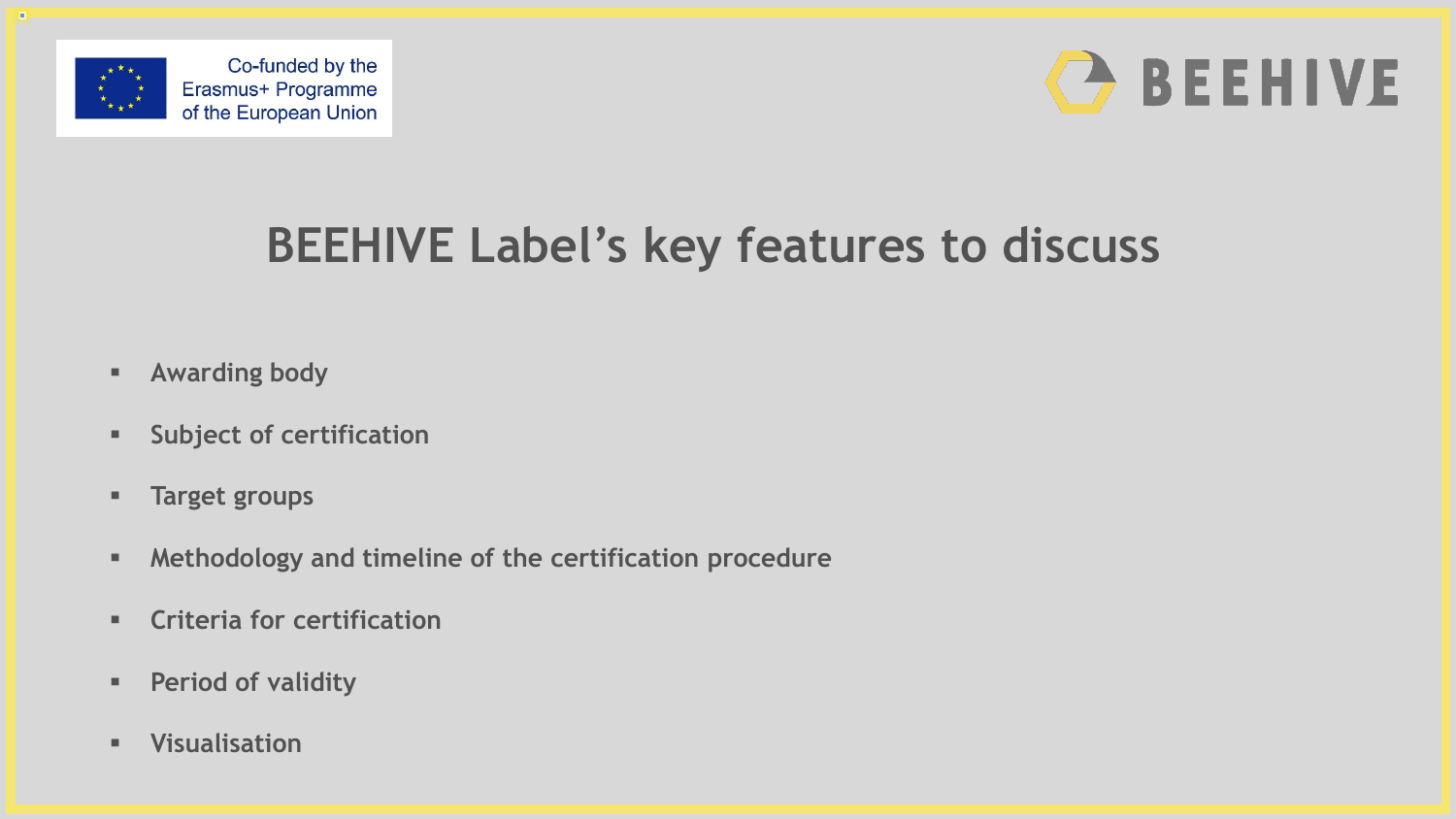



## **BEEHIVE Label's possible problematic areas**

- **Operational and technical capacity, and credibility of the awarding body**
- **Predefined criteria for label award; principles of weighting and scoring, threshold of label award**
- **Transparency and accountability of the methodology and the label award procedure**
- **Mechanisms for reaching out to HEIs outside BEEHIVE, branding and promotion**
- **Funding during and beyond the project lifetime**